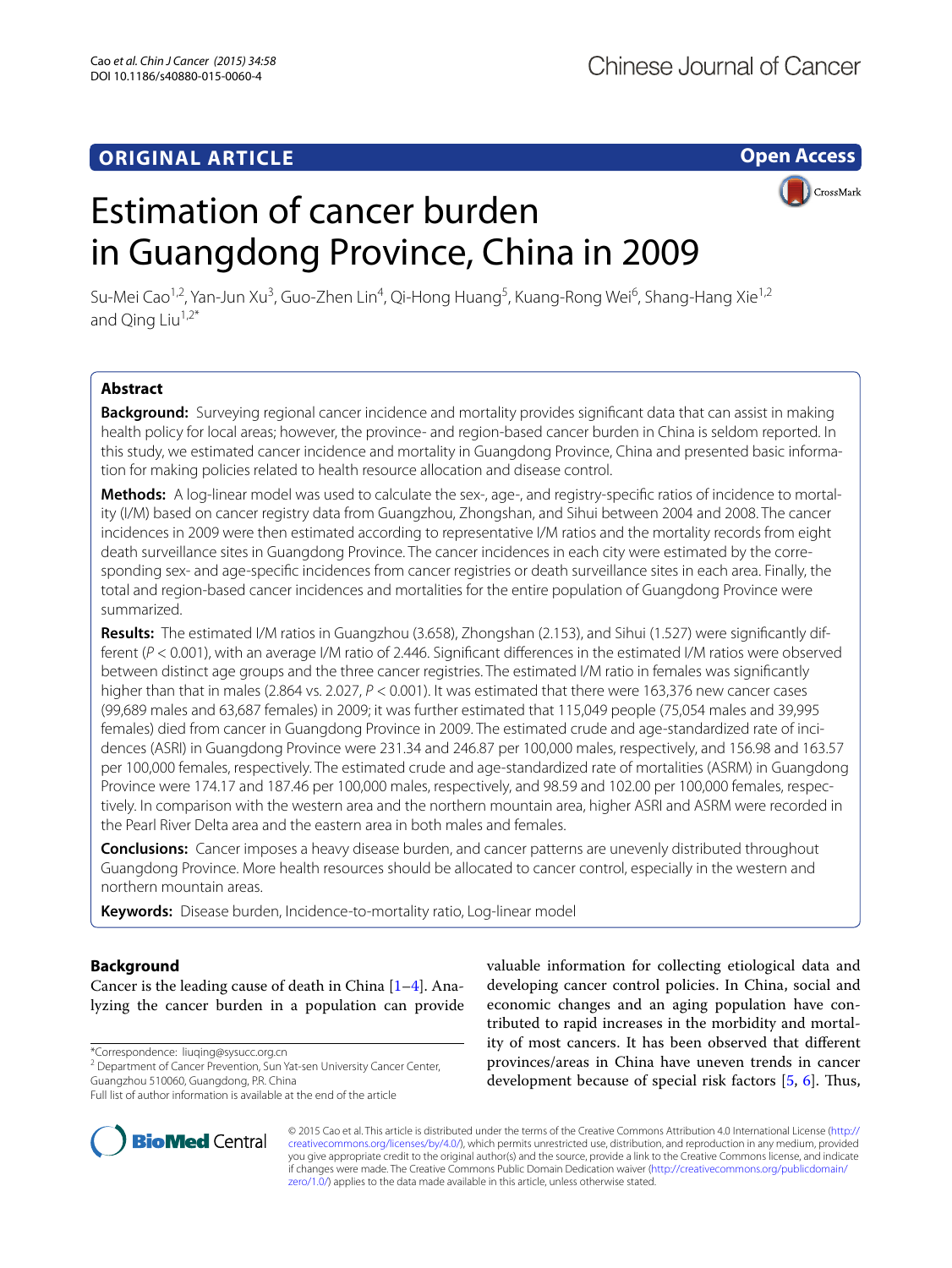surveying regional cancer incidence and mortality trends can provide valuable data to assist in making health policy for local areas. The National Central Cancer Registry has published Chinese national cancer incidence and mortality statistics since 2008 [[7\]](#page-7-4); however, the provinceand region-based cancer burden is rarely reported.

Guangdong Province has a highly developed economy and a population of approximately 100 million; however, the level of economic development varies throughout the province. The Pearl River Delta area (including Guangzhou, Shenzhen, Zhuhai, Foshan, Zhongshan, Dongguan, Huizhou, Zhaoqing, and Jiangmen), which is a floodplain in the center of Guangdong Province, and the eastern area (including Shantou, Chaozhou, Jieyang, and Shanwei) of Guangdong Province are economically well developed (i.e., average income), industrialized, populous, and polluted. In comparison, in the northern mountain area (including Shaoguan, Qingyuan, Meizhou, Heyuan, and Yunfu) and the western area (including Zhanjiang, Maoming, and Yangjiang) of the province, the level of economic development is lower, and the population is sparse, but the environmental pollution is lower. Differences in population, economy, industrialization, and lifestyle in various areas of Guangdong Province may influence the risk of cancer.

No provincial cancer incidence data exist for Guangdong Province up to now, which limits the evidence available for making cancer control policies. Since 1997, four cancer registry sites have been established in Guangdong Province. These sites cover a population of approximately 20 million, including two big cities (Guangzhou and Shenzhen) and two medium-sized cities (Zhongshan and Sihui); however, these cities are concentrated in the Pearl River Delta area. The uneven distribution of cancer registry sites means that the cancer registry data cannot depict a representative picture of the provincial cancer burden. Recently, three new cancer registry sites were built in Guangdong Province, but they lack precision and completeness with the cancer incidence too low or the incidence-to-mortality (I/M) ratio extremely high. Fortunately, eight death surveillance sites in Guangdong Province are distributed in more areas, including the northern mountain, western, and eastern areas of the province. Estimating the incidence and mortality of cancer using combined data from the cancer registries and death surveillance sites in Guangdong Province will provide more accurate data.

Jensen et al. [\[8](#page-7-5)] developed a statistical technique for estimating the incidence of cancer using mortality data. They used a model of mortality as a Poisson regression with the log incidence as an offset to estimate the incidence of cancer based on the number of cancer deaths. This model has been applied comprehensively to estimate

the cancer burden in European and other countries [[2,](#page-7-6) [9](#page-7-7), [10\]](#page-7-8). Chen et al. [[11\]](#page-7-9) used a generalization of this method to estimate the cancer burden in China. They fitted generalized linear mixed models and estimated the parameters of models by a Bayesian Markov chain Monte Carlo method. In the present study, we estimated the total and regional cancer burden in Guangdong Province in 2009 using aggregate data from the cancer registry and death surveillance sites.

### **Methods**

### **Data source**

### *Incidence and mortality*

Since 1997, four cancer registry sites have existed in Guangzhou, Shenzhen, Zhongshan, and Sihui in Guangdong Province. We collected incidence and mortality data between 2004 and 2008 from each registry site. After evaluating the quality of the cancer registries according to the standards defined by the International Agency for Research on Cancer [[12\]](#page-7-10), we determined that the completeness and reliability of mortality data from Shenzhen did not meet the standards; therefore, the data from Shenzhen were excluded from the development of an estimation model for the I/M ratio. Thus, data from three cancer registries were included in the estimation model. The reported cancer spectrum in the cancer registries contained all types of cancer (ICD-10 C00-C90).

Cancer mortality data were collected from the Guangdong Provincial Center of Disease Control and Prevention. The data were from eight death surveillance sites in Guangdong Province, located in the Yuexiu district of Guangzhou, Zhuhai, Taishan, Nanxiong, Yunfu, Shanwei, Sihui, and Wuhua. The mortality data from Yuexiu of Guangzhou and Sihui overlapped the data from the cancer registries. Therefore, only one set of data was included in the analysis (Table [1](#page-2-0)).

### *Population data*

Population and age distribution data were obtained from the Guangdong statistics annual report, published by the Guangdong Statistics Bureau [\[13](#page-7-11)]. The estimated provincial population in 2009 was 83,659,800, including 43,091,000 males and 40,568,800 females. Regional population data in 2009 were extracted by sex and age (grouped into 5-year age ranges, e.g., 0–4, 5–9, 10–14, … 80–84, and 85+ years). The estimated populations were 29,670,200 in the Pearl River Delta area, 17,583,400 in the eastern area, 17,741,200 in the western area, and 18,665,000 in the northern mountain area [[13](#page-7-11)].

### **Statistical methods**

Since the I/M ratio is a fairly stable value in a large, defined population, it is used as an index to evaluate the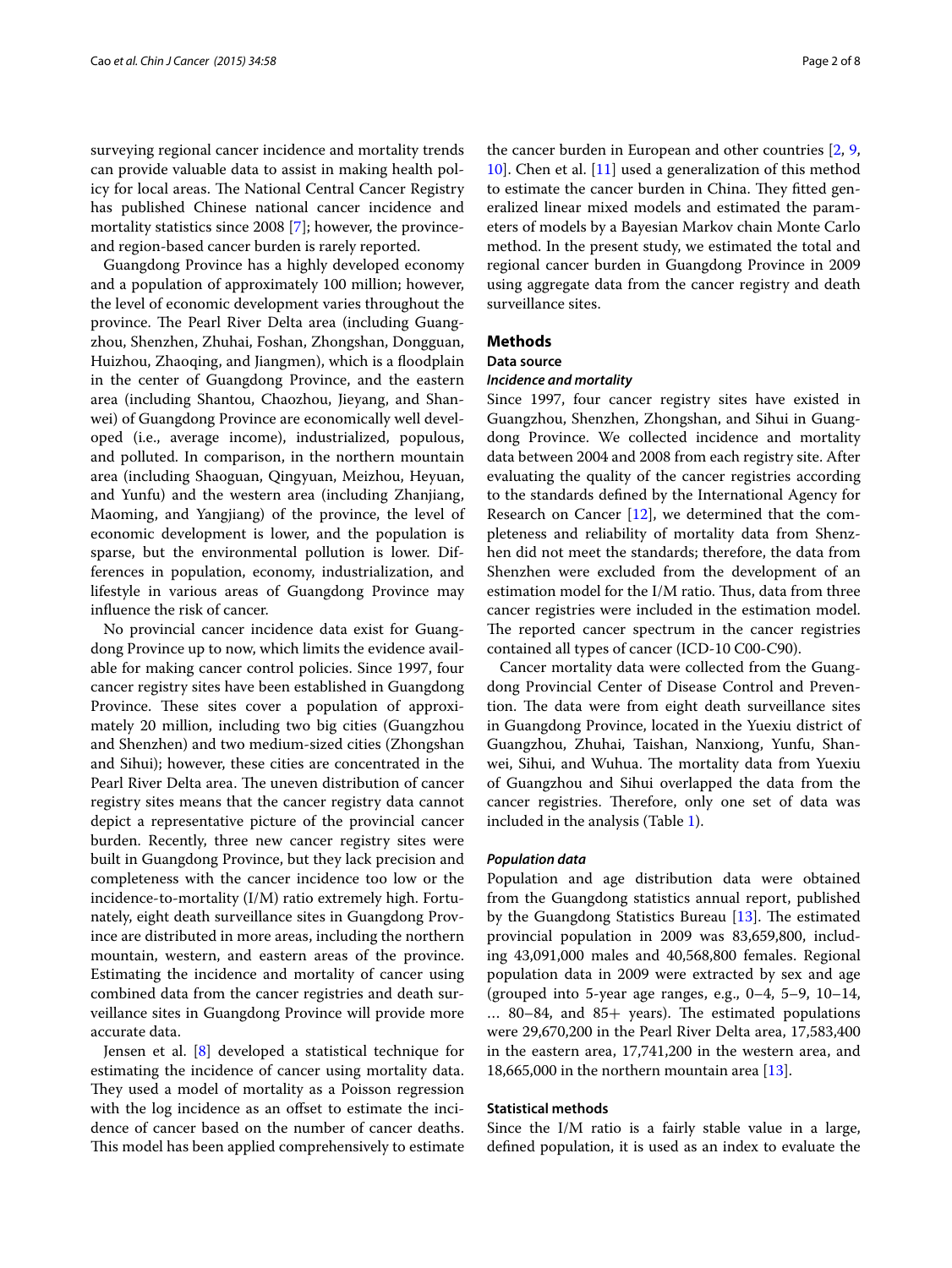<span id="page-2-0"></span>**Table 1 The economic partitions and covered areas of the cancer registry and death surveillance data sources in Guangdong Province, China**

| Economic area     | City               | <b>Cancer registry</b> | Death surveillance<br>site |
|-------------------|--------------------|------------------------|----------------------------|
| Pearl River Delta | Guangzhou          | Guangzhou              |                            |
|                   | Shenzhen<br>7huhai | Shenzhen               | 7huhai                     |
|                   | Foshan             | Zhongshan              |                            |
|                   | Zhongshan          | Zhongshan              |                            |
|                   | Dongguan           | Zhongshan              |                            |
|                   | Huizhou            | Zhongshan              |                            |
|                   | Zhaoging           | Sihui                  |                            |
|                   | Jiangmen           |                        | Taishan                    |
| Fastern           | Shantou            |                        | Shanwei                    |
|                   | Chaozhou           |                        | Shanwei                    |
|                   | Jieyang            |                        | Shanwei                    |
|                   | Shanwei            |                        | Shanwei                    |
| Western           | Zhanjiang          |                        | Yunfu                      |
|                   | Maoming            |                        | Yunfu                      |
|                   | Yangjiang          |                        | Taishan                    |
| Northern moun-    | Shaoguan           |                        | Nanxiong                   |
| tain              | Qingyuan           |                        | Nanxiong                   |
|                   | Meizhou            |                        | Nanxiong                   |
|                   | Heyuan             |                        | Nanxiong                   |
|                   | Yunfu              |                        | Yunfu                      |

quality of cancer registry data. Furthermore, it can be used to estimate cancer incidence and mortality for the same population  $[10, 11]$  $[10, 11]$  $[10, 11]$  $[10, 11]$ . In our study, we estimated cancer incidence in different parts of Guangdong Province using the combination of mortality and the I/M ratio. The I/M ratios were estimated from log-linear models of the number of incident cases based on the aggregation of cancer registries in Guangzhou, Zhongshan, and Sihui between 2004 and 2008, offset by the number of deaths in the same registries and adjusted for sex and age. The regional incidence number (IN) in 2009 were obtained by applying a set of sex-, age-, city-specific I/M ratios and the estimated regional mortality number (MN) as follows:  $IN = MN \times (I/M)$ . Before aggregation, each registry was weighted to account for the relative size of the population.

A log-linear regression model was developed for each sex. The age groups were indexed by  $i$  ( $i = 1, ..., 18$ ), and the registries were indexed by  $j$  ( $j = 1, 2, 3$ ). The I/M ratio was expressed as the  $log(I/M) = \mu_j + \beta_i$ , where  $\beta_i$  represents the log of the mean age-specific I/M ratio, and  $\mu_i$ represents the random intercept for different registries. Then, the regional incidence was estimated by using the formula  $\exp\,(\mu_{\rm j}+\beta_{\rm i})\times$  mortality in each age group in each area.

For each city in Guangdong Province that was studied, the number of cancer cases and deaths in 2009 were estimated by multiplying the predicted incidence and mortality by the corresponding city populations. The cancer registry and death surveillance sources for the estimated incidences and mortalities in the cities in Guangdong are listed in Table [1](#page-2-0). The rates were calculated by using the age-standardized rate per 100,000, based on the standard population of China in 2000.

We were authorized to use the data from the cancer registry and death surveillance sites for this analysis. No personal information, such as name, identification number, home address, and personal contact details, was included when the analyzed data were extracted from the database. Given the highly aggregated form of data extraction, ethics approval was not required for this study.

# **Results**

### **The I/M ratios for cancers in Guangdong Province**

Based on the cancer incidence and mortality data from the three cancer registries (Guangzhou, Zhongshan, and Sihui) between 2004 and 2008, the estimated average I/M ratio was 2.446 [95% confidence interval (CI) 2.324–2.568]. The sex- and registry site-adjusted I/M ratios are shown in Table [2.](#page-2-1) Males had a lower I/M ratio than females (2.027, 95% CI 1.856–2.199 in males and 2.864, 95% CI 2.691–3.038 in females). The I/M ratio in Guangzhou (3.658, 95% CI 3.457–3.859) was the highest; the I/M ratio in Sihui (1.527, 95% CI 1.294–1.759) was the lowest. The age-specific I/M ratio showed an overall declining trend in males and females (Fig. [1\)](#page-3-0); however, the age-specific I/M ratio in males reached a plateau after the 55- to 60-year age range and approached the level of I/M ratio in females.

Table [3](#page-3-1) shows the I/M ratios of cancers in the three cities in 2009. A log-linear regression model was used to

<span id="page-2-1"></span>**Table 2 The I/M ratios from the three cancer registries in Guangzhou, Zhongshan, and Sihui in Guangdong Province, China in 2004–2008**

| Variable  | Mean  | <b>Standard</b><br>deviation | 95% confidence<br>interval |  |  |
|-----------|-------|------------------------------|----------------------------|--|--|
| Sex       |       |                              |                            |  |  |
| Male      | 2.027 | 0.087                        | 1.856-2.199                |  |  |
| Female    | 2.864 | 0.088                        | $2.691 - 3.038$            |  |  |
| City      |       |                              |                            |  |  |
| Guangzhou | 3.658 | 0.102                        | 3.457-3.859                |  |  |
| Zhongshan | 2.153 | 0.101                        | 1.953-2.352                |  |  |
| Sihui     | 1.527 | 0.118                        | 1.294-1.759                |  |  |
| Average   | 2.446 | 0.062                        | 2.324-2.568                |  |  |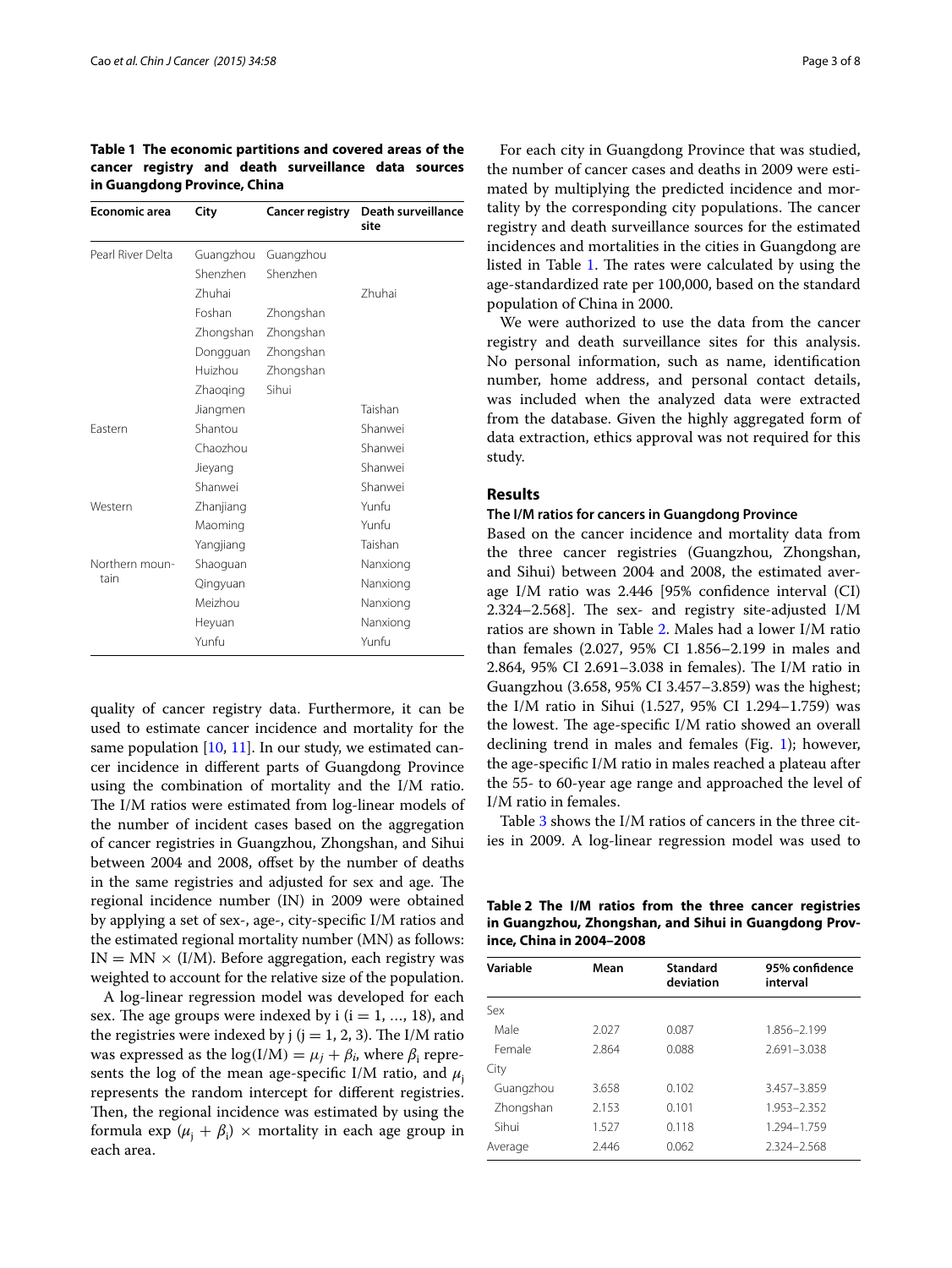

<span id="page-3-0"></span>estimate the corresponding cancer incidences in six cities (Zhuhai, Taishan, Nanxiong, Wuhua, Shanwei, and Yunfu) by using the local death surveillance data and the I/M ratios from Sihui or Zhongshan (Table [4](#page-3-2)).

## **Estimated cancer incidence and mortality in Guangdong Province**

Cancer incidence data from three cancer registries and cancer mortality data from six death surveillance sites were used to estimate the cancer incidences of the 21 cities in Guangdong Province and then to aggregate the cancer burden in the four economic areas and in the entire province. The cancer incidences in the four areas and the entire Guangdong Province in 2009 are shown in Table [5](#page-4-0). The estimated total new cases of cancer in 2009 was 163,376, including 60,352 in the Pearl River Delta area, 39,796 in the eastern area, 30,679 in the western area, and 32,550 in the northern mountain area. The estimated crude incidence and age-standardized rate of incidence (ASRI) of cancer were 231.34 and 246.87 per 100,000 males, respectively, and 156.98 and 163.57 per 100,000 females, respectively. In the four economic areas of Guangdong Province, the ASRI in males was the highest in the eastern area (307.29 per 100,000), followed by the Pearl River Delta area (269.04 per 100,000) and the western area (212.51 per 100,000); it was the lowest in the northern mountain area (206.19 per 100,000). In comparison, the highest ASRI of cancer in females was 208.81 per 100,000 in the Pearl River Delta area, followed by 192.26 per 100,000 in the eastern area, 120.39 per 100,000 in the western area, and 115.25 per 100,000 in the northern mountain area.

<span id="page-3-1"></span>**Table 3 The I/M ratio in Guangzhou, Zhongshan, and Sihui, China in 2009 (per 100,000)**

| City      | <b>Males</b> |             |        |             | <b>Females</b> |           |        |        |             |      |
|-----------|--------------|-------------|--------|-------------|----------------|-----------|--------|--------|-------------|------|
|           | CI           | <b>ARSI</b> | CМ     | <b>ASRM</b> | I/M            | <b>CR</b> | ASRI   | СM     | <b>ASRM</b> | I/M  |
| Guangzhou | 355.86       | 273.87      | 252.81 | 188.30      | .41            | 301.64    | 213.48 | 155.61 | 98.38       | 1.94 |
| Zhongshan | 243.47       | 207.74      | 176.01 | 150.22      | .38            | 156.78    | 122.47 | 80.43  | 61.19       | 1.95 |
| Sihui     | 266.38       | 284.30      | 189.26 | 203.18      | . 41           | 190.09    | 164.65 | 99.50  | 82.37       | 1.91 |

*CI* crude incidence, *ASRI* age-standardized rate of incidence, *CM* crude mortality, *ASRM* age-standardized rate of mortality

# <span id="page-3-2"></span>**Table 4 The mortalities and estimated incidences of cancers in Zhuhai, Taishan, Nanxiong, Wuhua, Shanwei, and Yunfu in Guangdong Province, China in 2009 (per 100,000)**

| City                  | <b>Males</b> |             |        |             | <b>Females</b> |             |       |             |
|-----------------------|--------------|-------------|--------|-------------|----------------|-------------|-------|-------------|
|                       | <b>CR</b>    | <b>ASRI</b> | СM     | <b>ASRM</b> | CR             | <b>ASRI</b> | CМ    | <b>ASRM</b> |
| Zhuhai <sup>a</sup>   | 129.88       | 138.54      | 98.65  | 104.49      | 123.12         | 128.77      | 66.15 | 68.42       |
| Taishan <sup>a</sup>  | 200.34       | 160.82      | 151.87 | 116.04      | 127.77         | 109.92      | 66.81 | 52.09       |
| Nanxiong <sup>b</sup> | 180.63       | 182.25      | 147.96 | 148.80      | 118.20         | 102.62      | 78.43 | 63.39       |
| Wuhuab                | 162.54       | 178.94      | 34.80  | 146.42      | 89.62          | 94.70       | 61.71 | 62.32       |
| Shanwei <sup>a</sup>  | 194.89       | 270.15      | 152.64 | 209.99      | 117.65         | 158.80      | 74.02 | 91.38       |
| Yunfub                | 159.23       | 189.31      | 33.60  | 158.73      | 109.95         | 103.69      | 77.09 | 67.77       |

Abbreviations as in Table [3](#page-3-1)

<sup>a</sup> The incidence was estimated using the I/M ratio of Zhongshan

b The incidence was estimated using with the I/M ratio of Sihui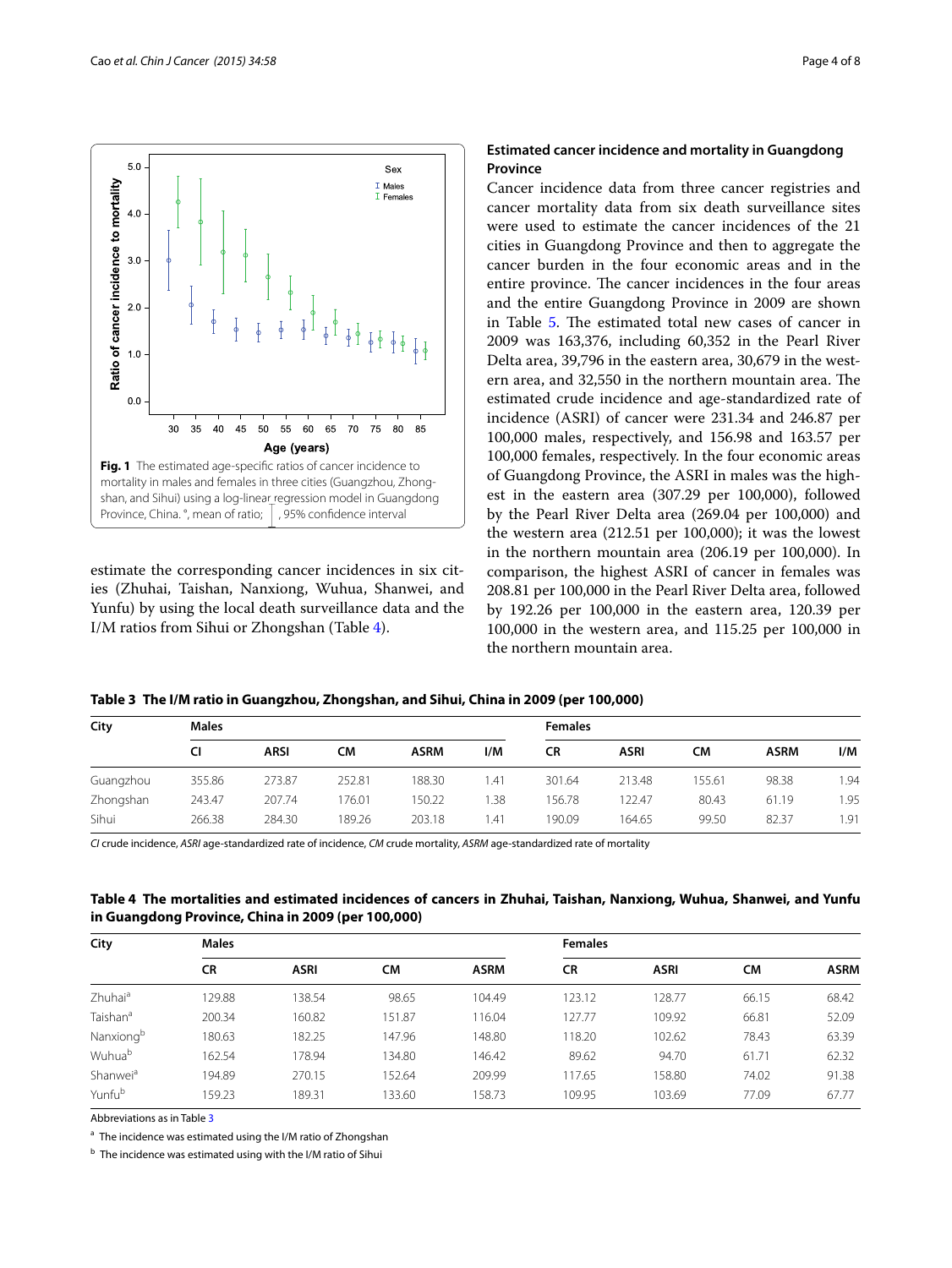| Age         | Pearl River Delta area |                | Eastern area |                | Western area |                | Northern mountain area |                | <b>Total</b> |                |
|-------------|------------------------|----------------|--------------|----------------|--------------|----------------|------------------------|----------------|--------------|----------------|
|             | <b>Males</b>           | <b>Females</b> | <b>Males</b> | <b>Females</b> | <b>Males</b> | <b>Females</b> | <b>Males</b>           | <b>Females</b> | <b>Males</b> | <b>Females</b> |
| $0-$        | 13.12                  | 11.42          | 0.00         | 0.00           | 1.52         | 0.00           | 22.33                  | 16.33          | 9.89         | 7.52           |
| $5-$        | 11.10                  | 4.83           | 14.44        | 0.00           | 3.00         | 0.00           | 6.07                   | 0.00           | 8.45         | 1.29           |
| $10 -$      | 9.31                   | 8.87           | 4.99         | 18.03          | 1.13         | 1.28           | 11.44                  | 4.73           | 6.29         | 8.83           |
| $15 -$      | 16.11                  | 14.17          | 43.48        | 0.00           | 12.99        | 3.32           | 12.15                  | 13.07          | 21.32        | 7.85           |
| $20 -$      | 20.95                  | 20.98          | 20.21        | 0.00           | 18.47        | 3.49           | 16.77                  | 5.03           | 19.68        | 11.15          |
| $25 -$      | 31.55                  | 33.29          | 0.00         | 25.20          | 13.06        | 63.40          | 20.22                  | 28.24          | 20.47        | 35.80          |
| $30 -$      | 43.70                  | 59.68          | 34.92        | 22.64          | 77.84        | 28.93          | 45.27                  | 39.51          | 48.42        | 43.69          |
| $35 -$      | 100.40                 | 121.47         | 144.97       | 194.75         | 108.40       | 66.72          | 127.02                 | 66.20          | 115.16       | 113.35         |
| $40 -$      | 199.18                 | 215.82         | 148.53       | 88.37          | 112.35       | 211.18         | 187.21                 | 102.58         | 171.00       | 164.52         |
| $45 -$      | 261.48                 | 285.85         | 310.29       | 88.25          | 245.70       | 120.84         | 282.85                 | 195.39         | 273.03       | 191.04         |
| $50 -$      | 495.54                 | 430.46         | 549.58       | 618.31         | 355.78       | 220.15         | 324.67                 | 191.34         | 433.34       | 366.45         |
| $55 -$      | 844.85                 | 609.30         | 970.50       | 793.85         | 534.70       | 371.16         | 577.29                 | 332.40         | 734.95       | 534.29         |
| $60 -$      | 909.10                 | 551.38         | 1332.26      | 318.87         | 661.70       | 124.18         | 690.18                 | 279.68         | 880.88       | 347.81         |
| $65 -$      | 1126.07                | 610.51         | 1290.79      | 500.86         | 603.24       | 241.37         | 756.13                 | 347.44         | 916.73       | 430.15         |
| $70-$       | 1440.00                | 879.27         | 1726.85      | 611.40         | 1466.52      | 405.04         | 1278.88                | 471.72         | 1457.02      | 601.42         |
| $75 -$      | 1621.16                | 899.10         | 1847.73      | 1274.01        | 1719.95      | 914.12         | 970.90                 | 577.31         | 1513.55      | 882.38         |
| $80 -$      | 1785.34                | 981.55         | 1498.50      | 1085.43        | 1829.40      | 946.54         | 899.74                 | 495.86         | 1514.33      | 858.71         |
| $85 -$      | 1643.92                | 730.28         | 673.23       | 491.75         | 661.96       | 525.41         | 414.23                 | 392.00         | 852.96       | 541.65         |
| Total       | 221.16                 | 185.01         | 276.29       | 174.36         | 215.33       | 125.00         | 221.12                 | 124.79         | 231.34       | 156.98         |
| <b>ASRI</b> | 269.04                 | 208.81         | 307.29       | 192.26         | 212.51       | 120.39         | 206.19                 | 115.25         | 246.87       | 163.57         |

<span id="page-4-0"></span>**Table 5 The estimated incidences of cancers in different economic areas of Guangdong Province, China in 2009 (per 100,000)**

*ASRI* age-standardized rate of incidence

Table [6](#page-5-0) shows the estimated crude mortality and agestandardized rate of mortality (ASRM) of cancer in the four economic areas and in the entire Guangdong Province in 2009, including 37,539 in the Pearl River Delta area, 28,566 in the eastern area, 23,857 in the western area, and 25,088 in the northern mountain area. It was estimated that 115,049 people died from cancer in Guangdong in 2009. The crude mortality and ASRM were 174.17 and 187.46 per 100,000 males, respectively, and 98.59 and 102.00 per 100,000 females, respectively. Just like the distribution of cancer incidence, the ASRM of cancer in males was the highest in the eastern area of the province (238.69 per 100,000), but the ASRM of cancer in the Pearl River Delta area was close to that in other areas, with 177.98 per 100,000 in the delta area, 170.55 per 100,000 in the western area, and 168.91 per 100,000 in the northern mountain area. The highest ASRM of cancer in females was 126.78 per 100,000 in the Pearl River Delta area, followed by 113.75 per 100,000 in the eastern area, 79.36 per 100,000 in the western area, and 75.15 per 100,000 in the northern mountain area.

### **The age distributions of cancer incidence and mortality**

Figure [2](#page-6-0) shows the age-specific rates of cancer incidence and mortality curves in Guangdong Province. In males, the age-specific rates of cancer incidence and mortality increased sharply after 30 years of age and reached a peak at 75–80 years of age. In females, the incidence and mortality had two peaks: one minor peaked around age 50–55 years and then declined in the subsequent 5–10 year group ranges; thereafter, cancer incidence and the mortality increased again until age 75–80 years.

### **Discussion**

In this study, we estimated the total I/M ratio of cancers in Guangdong Province in 2009 using a log-linear model based on the aggregation of cancer registry and death surveillance data. The population involved in the cancer registries and death surveillance sites was 12.86 million, encompassing 15.4% of the total population of Guangdong [\[13\]](#page-7-11). The death surveillance sites were distributed in all areas of Guangdong, which made the estimation more representative and precise. Owing to the difference in the I/M ratios among different sex and age groups, we also used sex- and age-specific parameters in the model. Therefore, the estimation reflects the realistic cancer burden in Guangdong Province and provides valuable information for developing cancer prevention and control policies.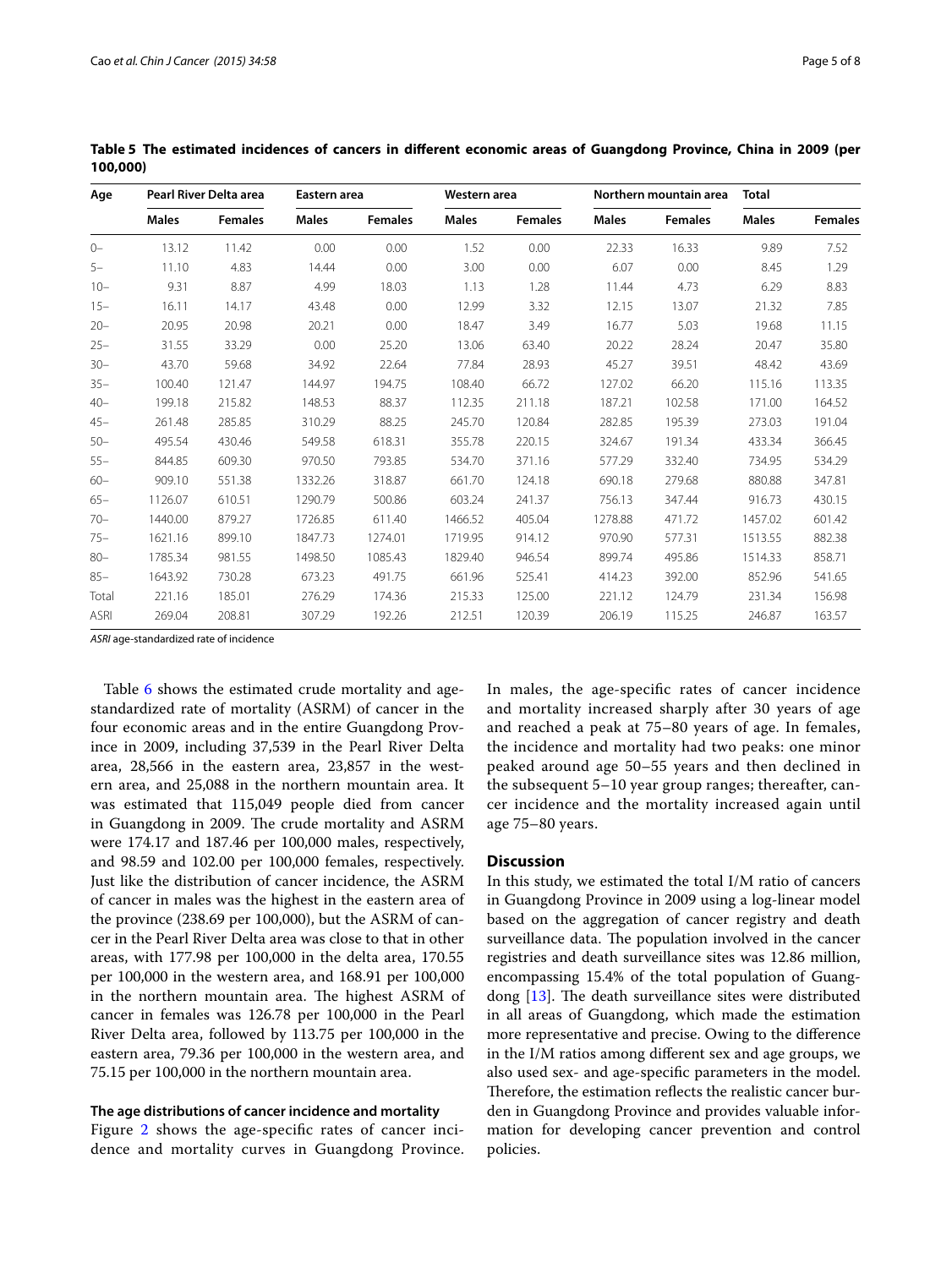| Age         | Pearl River Delta area |                | Eastern area |                | Western area |                | Northern mountain area |                | <b>Total</b> |                |
|-------------|------------------------|----------------|--------------|----------------|--------------|----------------|------------------------|----------------|--------------|----------------|
|             | <b>Males</b>           | <b>Females</b> | <b>Males</b> | <b>Females</b> | <b>Males</b> | <b>Females</b> | <b>Males</b>           | <b>Females</b> | <b>Males</b> | <b>Females</b> |
| $() -$      | 5.21                   | 6.80           | 0.00         | 0.00           | 0.75         | 0.00           | 16.74                  | 8.99           | 6.09         | 4.29           |
| 5-          | 5.67                   | 3.63           | 8.40         | 0.00           | 1.75         | 0.00           | 4.82                   | 0.99           | 5.03         | 1.21           |
| $10 -$      | 8.45                   | 7.80           | 4.60         | 5.41           | 1.04         | 0.39           | 9.08                   | 3.55           | 5.45         | 4.32           |
| $15 -$      | 5.82                   | 6.25           | 19.87        | 0.00           | 7.77         | 0.70           | 10.98                  | 7.38           | 10.90        | 3.62           |
| $20 -$      | 6.19                   | 8.79           | 8.30         | 0.00           | 9.31         | 1.41           | 10.80                  | 3.46           | 7.91         | 4.88           |
| $25 -$      | 9.26                   | 15.72          | 0.00         | 5.80           | 5.66         | 21.33          | 11.20                  | 11.94          | 7.22         | 14.02          |
| $30 -$      | 20.81                  | 29.97          | 18.36        | 5.97           | 47.44        | 9.85           | 31.68                  | 15.76          | 27.06        | 19.35          |
| $35 -$      | 47.01                  | 52.94          | 75.15        | 59.79          | 63.78        | 28.77          | 88.88                  | 29.71          | 63.51        | 44.92          |
| $40 -$      | 97.10                  | 90.77          | 92.67        | 28.40          | 75.20        | 98.83          | 142.90                 | 67.68          | 103.05       | 75.23          |
| $45 -$      | 162.91                 | 157.63         | 230.28       | 30.77          | 184.65       | 54.72          | 215.79                 | 92.11          | 193.40       | 95.53          |
| $50 -$      | 317.51                 | 250.32         | 414.08       | 298.40         | 284.21       | 136.06         | 278.01                 | 96.07          | 321.12       | 197.83         |
| $55 -$      | 458.97                 | 308.95         | 712.36       | 384.62         | 402.50       | 221.60         | 448.14                 | 189.66         | 499.05       | 278.86         |
| $60 -$      | 570.33                 | 347.89         | 1017.34      | 194.23         | 509.02       | 81.79          | 535.89                 | 212.79         | 639.45       | 227.67         |
| $65 -$      | 829.67                 | 436.28         | 1024.43      | 339.64         | 500.55       | 181.18         | 667.70                 | 269.46         | 735.36       | 312.09         |
| $70-$       | 1066.07                | 667.73         | 1459.35      | 490.20         | 1264.56      | 338.32         | 1125.39                | 418.52         | 1210.05      | 485.95         |
| $75-$       | 1426.58                | 704.78         | 1787.77      | 1226.99        | 1664.11      | 882.32         | 939.36                 | 482.03         | 1427.64      | 782.72         |
| $80 -$      | 1523.39                | 711.60         | 1568.15      | 1054.71        | 1727.52      | 861.73         | 794.34                 | 438.30         | 1405.02      | 739.10         |
| $85 -$      | 1595.98                | 651.34         | 845.07       | 704.85         | 695.05       | 595.55         | 370.01                 | 337.05         | 873.45       | 566.12         |
| Total       | 142.57                 | 109.88         | 215.93       | 106.86         | 177.17       | 86.23          | 181.98                 | 83.92          | 174.17       | 98.59          |
| <b>ASRM</b> | 177.98                 | 126.78         | 238.69       | 113.75         | 170.55       | 79.38          | 168.91                 | 75.15          | 187.46       | 102.00         |

<span id="page-5-0"></span>**Table 6 The estimated mortalities of cancers in different economic areas of Guangdong Province, China in 2009 (per 100,000)**

*ASRM* age-standardized rate of mortality

It has been reported that the I/M ratios of cancers differ significantly in different registries, sexes, and age groups [[9,](#page-7-7) [10](#page-7-8)]. Indeed, our results, based on data from three cancer registry sites, showed that the average I/M ratios in Guangzhou, Zhongshan, and Sihui were clearly distinguished. The I/M ratio in Guangzhou was the highest, followed by Zhongshan; Sihui had the lowest I/M ratio. The estimated I/M ratio was consistent with the regional economic development level and health resources. Guangzhou is the capital of Guangdong Province and congregated high-level general hospitals and tumor hospitals. High quality of health service may result in a higher average I/M ratio in Guangdong (2.466) than in the country as a whole  $(1.35)$  [[9\]](#page-7-7). Therefore, the I/M ratio in Guangzhou is not suitable for other cities in Guangdong Province. We used the I/M model of Zhongshan to estimate the cancer incidence in medium-sized cities, such as Zhuhai, Taishan, and Shanwei; we used the I/M model of Sihui to estimate the cancer incidence in other cities.

With increasing age from 30 years until 85 years old, the I/M ratio of cancer decreased in both males and females. The trend in females was almost linear; however, there was a plateau in males at 40–60 years of age. The high incidences and mortalities of liver and lung cancer in this age range of males may explain the results. The results showed that the estimated crude cancer incidences in Guangdong Province were 231.34 per 100,000 males and 156.98 per 100,000 females in 2009, with 163,376 new cancer cases occurring annually (99,689 males and 63,687 females). These crude cancer incidences in Guangdong Province are higher than the nationwide average and close to the incidences in urban areas throughout the entire country [\[9](#page-7-7)].

According to the areal relationship and economic developing level, Guangdong Province was divided into four economic areas, including the eastern area, the Pearl River Delta area, the western area, and the northern mountain area. We analyzed the cancer incidences and mortalities in these areas. Higher cancer incidence and mortality in males and females were observed in the eastern area and the Pearl River Delta area; lower rates were observed in the western area and the northern mountain area. The higher cancer incidences and mortalities in the eastern area and the Pearl River Delta area may be related to a higher level of urbanization and industrialization, which brought more carcinogenetic contaminants to the environments.

From our results, the total numbers of cases and death in the eastern, western, and northern mountain areas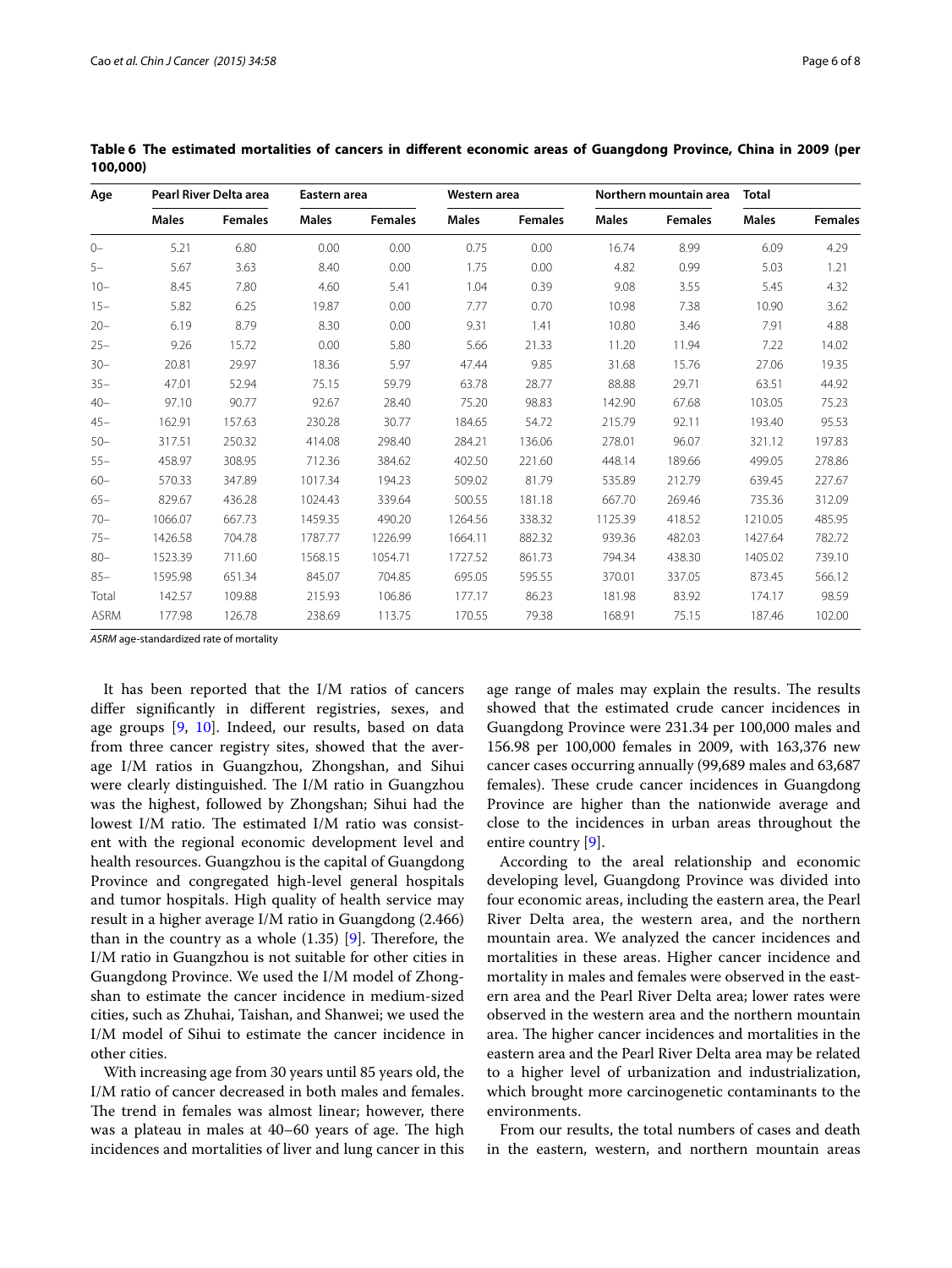

<span id="page-6-0"></span>accounted for more than 60% of all cancer cases in Guangdong in 2009. At present, cancer treatment resources are focused mainly on the Pearl River Delta area of Guangdong, especially Guangzhou and Shenzhen. This reflected that health resources distributed imbalance in Guangdong Province. We recommend that the allocation of medical resources and cancer treatment levels should be improved in the eastern, western, and northern mountain areas.

Our study showed that the estimated age-specific rates of cancer incidences and mortalities in Guangdong Province in 2009 increased monotonically with increasing age in males. However, in females, the age-specific rates of cancer incidences and mortalities had two peaks: one minor peaked around ages 50–55 years and then declined in the subsequent 5–10 year group ranges; thereafter, the cancer incidence and mortality increased again until ages 75–80 years. We suppose that this may be caused by an early exposure to common carcinogenic agents in females. For example, it has been reported that breast cancer, which is one of the most common cancers in Chinese women, has an earlier age of onset in Chinese women compared with women in Western countries [[14\]](#page-7-12). This may be due to lifestyle differences in early life and differences of genetic background [\[15\]](#page-7-13).

There are some limitations in this study. First, we only focused on the whole cancer burden in the dimension of cancer incidence and mortality and not to explore other dimension, such as cost of cancer treatment. Second, there is usually a 3-year delay in the publication of cancer registry data in China; therefore, we could use the data between 2004 and 2008 only to build the model of I/M ratio estimation and to estimate the incidence in 2009. In the future, more comprehensive and long-term cancer data should be collected, including cancer incidences and mortalities and survival data, so that more detailed and precise cancer burden analysis can be performed.

### **Authors' contributions**

QL participated in all study processes, including the concept and design, analysis and interpretation of data, and drafting, revising, and approving the manuscript. SMC and SHX participated in the collection, analysis, and interpretation of data, and drafting, revising, and approving the manuscript. YJX participated in the collection of cancer mortality data from eight death surveillance sites. GZL, HQH, and KRW participated in the collection of cancer incidence and mortality data from Guangzhou, Sihui, and Zhongshan. All authors read and approved the final manuscript.

#### **Author details**

<sup>1</sup> State Key Laboratory of Oncology in South China, Collaborative Innovation Center for Cancer Medicine, Sun Yat-sen University Cancer Center, Guangzhou 510060, Guangdong, P.R. China. <sup>2</sup> Department of Cancer Prevention, Sun Yat-sen University Cancer Center, Guangzhou 510060, Guangdong, P.R.